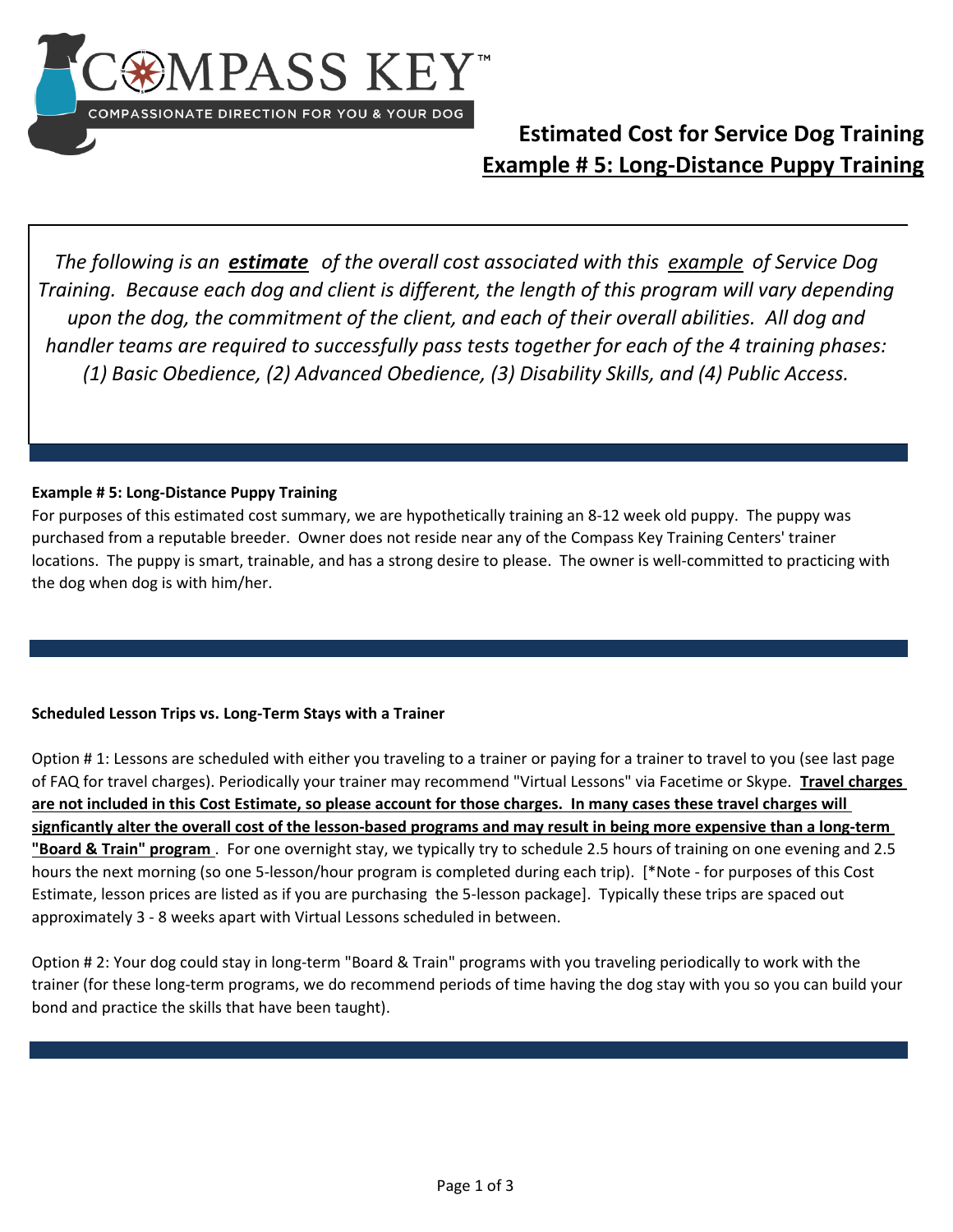

# **Estimated Cost for Service Dog Training Example # 5: Long-Distance Puppy Training**

|                                                                                                                                                                                                                   |                                                                                                                       |         | <b>Cost Range (Low to High)</b>                                                    |          |                                                                                                                                                                |          |  |
|-------------------------------------------------------------------------------------------------------------------------------------------------------------------------------------------------------------------|-----------------------------------------------------------------------------------------------------------------------|---------|------------------------------------------------------------------------------------|----------|----------------------------------------------------------------------------------------------------------------------------------------------------------------|----------|--|
| Initial Evaluation and Consultation: This is the<br>first step of the program. It helps us<br>understand exactly what your wants and<br>needs are and gives us a chance to answer any<br>questions you may have.  | Evaluation                                                                                                            | \$300   | Evaluation                                                                         | \$300    | Evaluation                                                                                                                                                     | \$300    |  |
| Phase 1: Basic Obedience and Phase 2:<br><b>Advanced Obedience:</b> For most young<br>puppies, Phases 1 & 2 take the longest to pass<br>as there are many new skills and behaviors<br>they are required to learn. | "Private<br>Lessons" - 10<br>lessons<br>$(51,800) + 5$<br>"Virtual<br>Lessons"<br>Skype/Face-<br>time calls<br>(5700) | \$2,500 | "Board &<br>Train" - 8<br>Weeks<br>$($12,600) + 5$<br>Private<br>Lessons<br>(5900) | \$13,500 | "Board &<br><b>Train" - 12</b><br>Weeks<br>$($18,900) + 5$<br>Private<br>Lessons<br>$(5900) + 5$<br>"Virtual<br>Lessons"<br>Facetime/<br>Skype Calls<br>(5700) | \$20,500 |  |